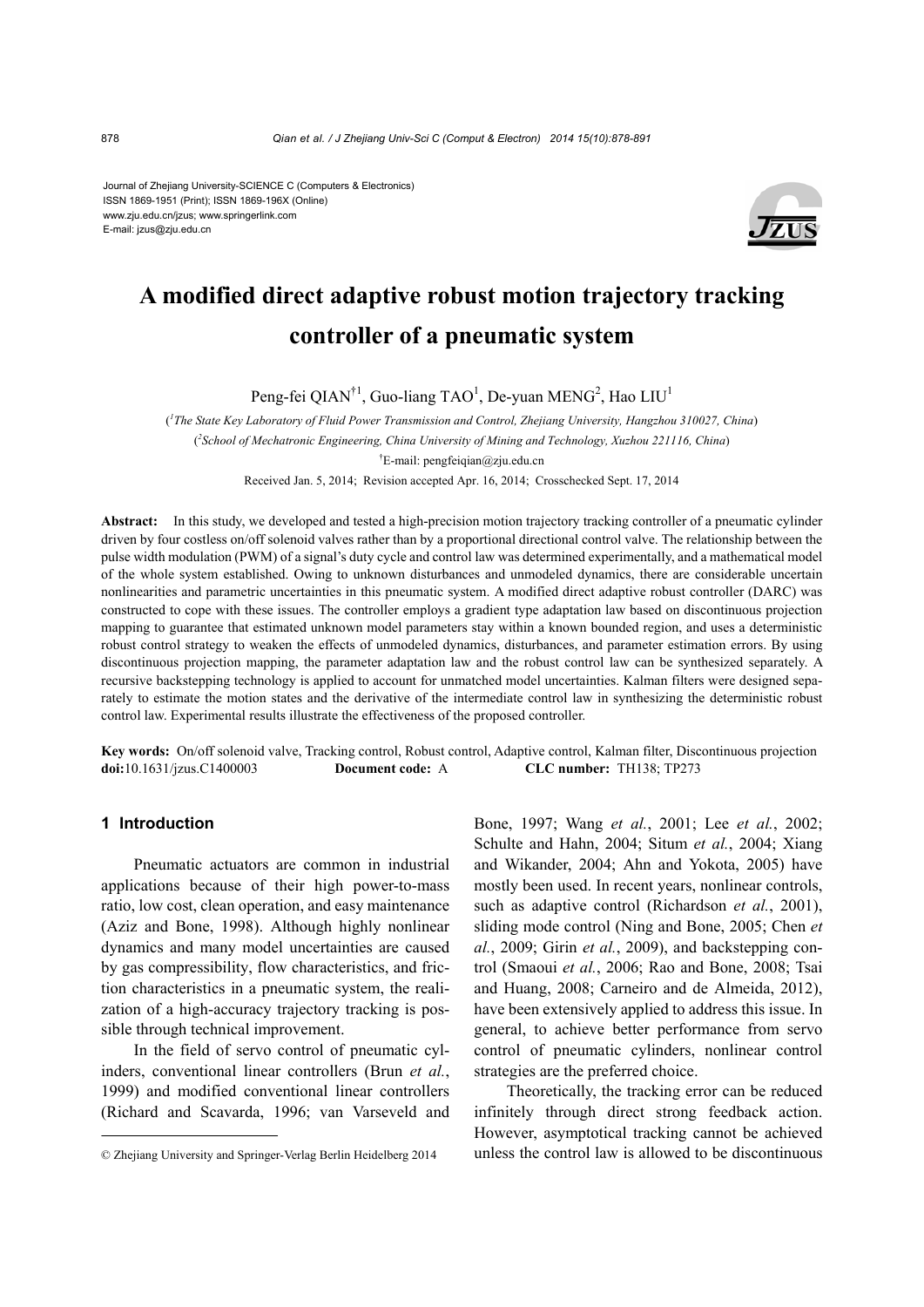or some equivalent gains in the control law approach infinity. Neither way is practical since they will inevitably excite neglected high frequency unmodeled dynamics (Yao and Tomizuka, 1997). In contrast, adaptive control uses indirect feedback means, such as online parameter adaptation, to reduce modeling uncertainties. Therefore, to achieve better performance, the original direct adaptive robust control (DARC) (Yao and Tomizuka, 1997), a promising control strategy integrating the advantages of deterministic robust control (DRC) and adaptive control (AC), needs to be employed. Experimental tests have proved that DARC is quite effective for systems with uncertain nonlinearities and parametric uncertainties (Yao *et al.*, 2000; Xu and Yao, 2001; Zhu *et al.*, 2008; Meng *et al.*, 2013a). Nevertheless, during the synthesis of the robust control law applying the recursive backstepping technology, the solution to the calculable part of the derivative of the intermediate control law requires a large amount of computation time. Moreover, the more parameters that are estimated, the more computation time may be consumed. Among the studies cited above, one or more expensive proportional valves are used in the valve-controlled pneumatic cylinder systems for achieving highaccuracy trajectory tracking. However, some studies of nonlinear servo control of valve-controlled pneumatic cylinder systems have considered the use of costless on/off solenoid valves. For example, Barth *et al.* (2002) provided a method to transform the non-analytic description of the pulse width modulation (PWM) based control of a pneumatic system into an analytic model. The combination of sliding mode control and PWM was then tested. Tracking results were demonstrated for a sinusoidal trajectory motion with an amplitude of 25 mm and a payload of 10 kg at various frequencies from 0.1 to 1.25 Hz. Barth and Goldfarb (2002) formulated a control design method for a pneumatic system with a finite number of discrete input values. The proposed control design method was applied to a pneumatic positioning system consisting of a time-delayed linear time invariant (LTI) switching system. A sinusoidal trajectory with an amplitude of 25 mm at different frequencies (0.5, 1, 2, and 3 Hz) was tracked to test the tracking performance. Shen *et al.* (2006) developed an averaging approach to describe the equivalent continuous-time dynamics of a PWM controlled nonlinear system. A

sliding mode controller was developed based on the averaged equivalent control canonical form. The peak tracking errors at various frequencies for a sinusoidal trajectory with a 20-mm amplitude and a 10-kg payload were all over 10% of the desired signal amplitude. Hodgson *et al.* (2012) introduced a novel sevenmode sliding mode controller for a pneumatic actuator with four on/off solenoid valves. The proposed control was successfully implemented in simulations and experiments. However, there were no data on robustness in these studies. Nguyen *et al.* (2007) developed an inexpensive pneumatic motion control system using only four on/off solenoid valves and a displacement sensor. A sliding mode control law with a dead-zone design was implemented, but not in the form of PWM. A low-amplitude 20-mm sinusoidal trajectory tracking motion at 0.5 Hz was executed with an approximate 2-mm peak error. The robustness was demonstrated by varying the payload for the experiment from 50% to 400% of its nominal value. However, although a model's uncertainty effects can be overpowered through strong nonlinear robust feedback, the above nonlinear controllers will suffer from severe control input chattering. Furthermore, since these pneumatic systems have large variations in their parameters, high-accuracy tracking is difficult to achieve because of a lack of online parameter adaptation.

In this paper, a pneumatic cylinder controlled by four costless on/off solenoid valves is considered, and a modified DARC is proposed to achieve highprecision motion trajectory tracking control for the pneumatic system.

# **2 Dynamic models**

Fig. 1 shows a schematic diagram of the pneumatic system under consideration, which consists of a pneumatic cylinder controlled by four on/off solenoid valves. The solenoid valves, adopting PWM technology, regulate the effective orifice areas through the PWM duty cycles. To simplify the analysis, some assumptions (Qian *et al.*, 2012) need to be made. The pressure in the chamber is assumed to be uniform, because the pressure spreads with the velocity of sound. It is assumed that the gas is perfect, which satisfies the ideal gas law and the law of conservation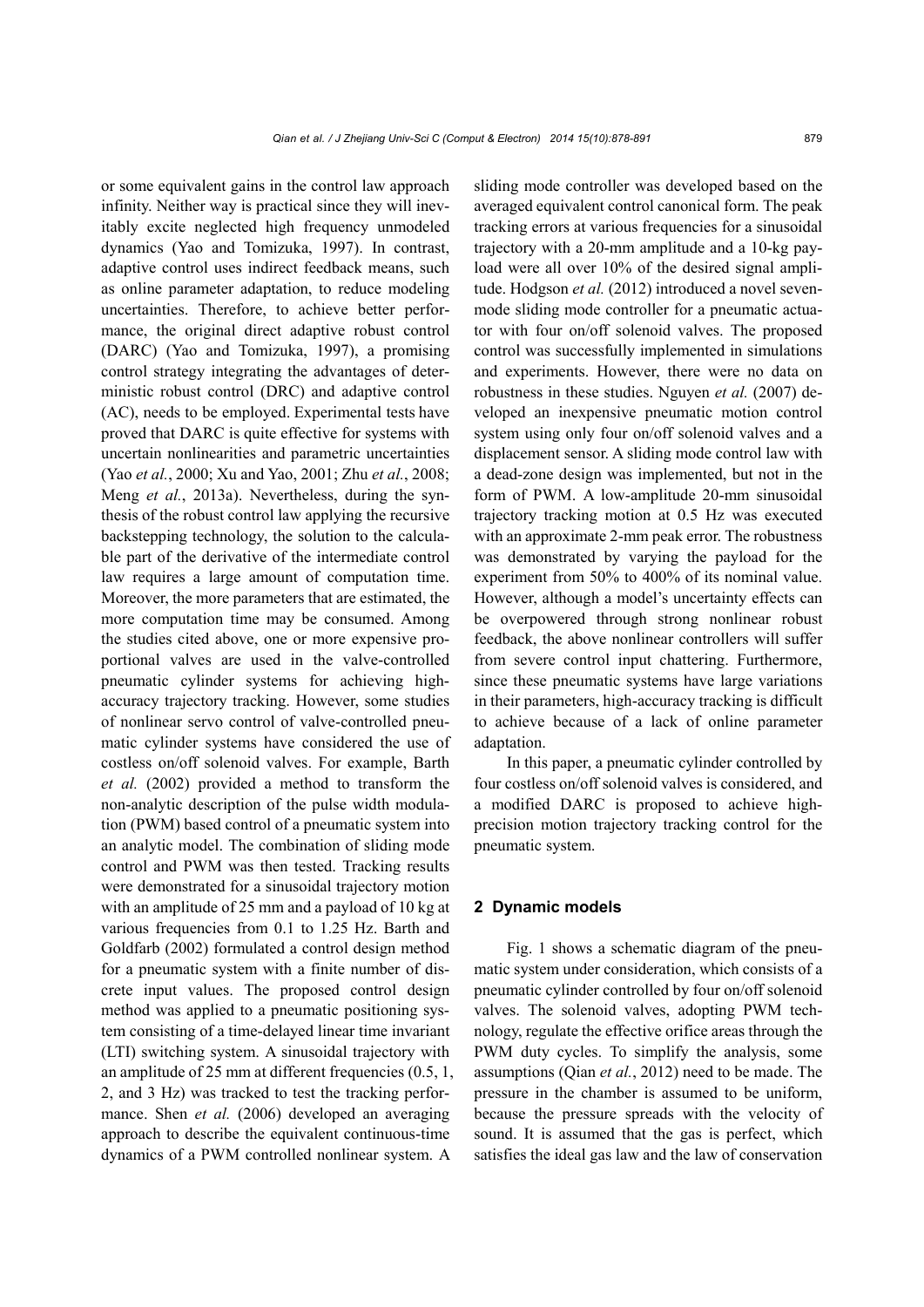of mass, and that there is no leakage in the chamber or the connecting tube. The effects of time delay and attenuation caused by the connecting tubes between the valve and cylinder are also neglected.



**Fig. 1 Schematic diagram of a pneumatic cylinder controlled by four on/off solenoid valves** 

#### **2.1 Models of a pneumatic cylinder**

According to Newton's second law of motion, the motion of the piston, as a result of the external disturbance force, friction, and pressure forces, is as follows:

$$
M\ddot{x} = p_{a}A_{a} - p_{b}A_{b} - p_{0}A_{r} - F_{f} + \tilde{F}, \qquad (1)
$$

where *x* is the piston position,  $p_a$ ,  $p_b$ ,  $p_0$  are the absolute pressures, subscripts 'a', 'b', and '0' refer to chamber A, chamber B, and ambience, respectively, *M* is the effective mass of the moving parts,  $A_a$ ,  $A_b$ , and  $A_r$  are the effective piston areas and the crosssectional area of the piston rod, respectively,  $F_f$  is the friction force, and  $\tilde{F}$  is the lumped modeling error, including external disturbances and terms like the unmodeled friction forces and uncertainties.

The friction force may be modeled as a combination of viscous friction, Coulomb friction, and the component due to the Stribeck effect. A simplified model of pneumatic cylinder friction force can be described by

$$
F_{\rm f} = \begin{cases} \left[ F_{\rm C} + (F_{\rm S} - F_{\rm C}) \exp\left(-\left|\dot{x} / \dot{x}_{\rm S}\right|^{\alpha}\right) \right] \exp(\dot{x}) + b_{\rm v} \dot{x}, \\ \text{if } \dot{x} \neq 0, \\ F_{\rm e}, \qquad \text{otherwise}, \end{cases} \tag{2}
$$

where  $F<sub>S</sub>$  is the stiction force,  $F<sub>C</sub>$  is the dynamic Coulomb friction level,  $b<sub>v</sub>$  is the viscous friction coefficient,  $\dot{x}_s$  is the Stribeck velocity,  $\alpha$  is the exponent for the Stribeck curve, and  $F_e$  is the external force acting on the piston. All these parameters can be estimated or measured by experiments, as described by Qian *et al.* (2012). Since the friction model is discontinuous at zero velocity, it may excite the neglected high-frequency dynamics when such a model is used for friction compensation. So, we need a smooth approximation model which has the same characteristics as the friction force model (2) when the velocity is not in a low region, to represent model (2):

$$
\hat{F}_{\rm f} = b_{\rm v} \dot{x} + A_{\rm f} S_{\rm f} (\dot{x}), \tag{3}
$$

where  $A_f$  is the amplitude of the Coulomb friction force and  $S_f(x)$  is a known smooth function, which can be chosen as

$$
S_f(x) = \frac{2}{\pi} \arctan(1000\dot{x}).
$$
 (4)

To simplify the design of the controller, the process of heat transfer between the gas and the cylinder wall is not modeled directly but is contained in the lumped modeling error. Furthermore, to facilitate the controller's simplified design, the gas temperature inside the chamber is assumed to be constant and equal to the ambient temperature. According to the conservation-of-mass equation, the first law of thermodynamics, and the ideal gas law, the differential equations that describe the thermodynamic process of gas in a pneumatic cylinder can be expressed as

$$
\begin{cases}\n\dot{p}_i = -\frac{np_i \dot{V}_i}{V_i} + \frac{nRT_i \dot{m}_i}{V_i} + \tilde{D}_i, \\
T_i = T_0,\n\end{cases}
$$
\n(5)

where  $i=a$  or  $b$ ,  $n$  is the polytropic exponent ranging from 1.0 for an isothermal process to 1.4 for an adiabatic process, *R* is the universal gas constant, *T* and *p* are the gas temperature and absolute pressure, respectively, inside the chamber, *m* represents the net mass flow rate, which is positive while charging the chamber and negative while discharging to the atmosphere,  $T_0$  is the ambient temperature,  $\tilde{D}$  is the lumped modeling error, including external disturbances and terms like the neglected temperature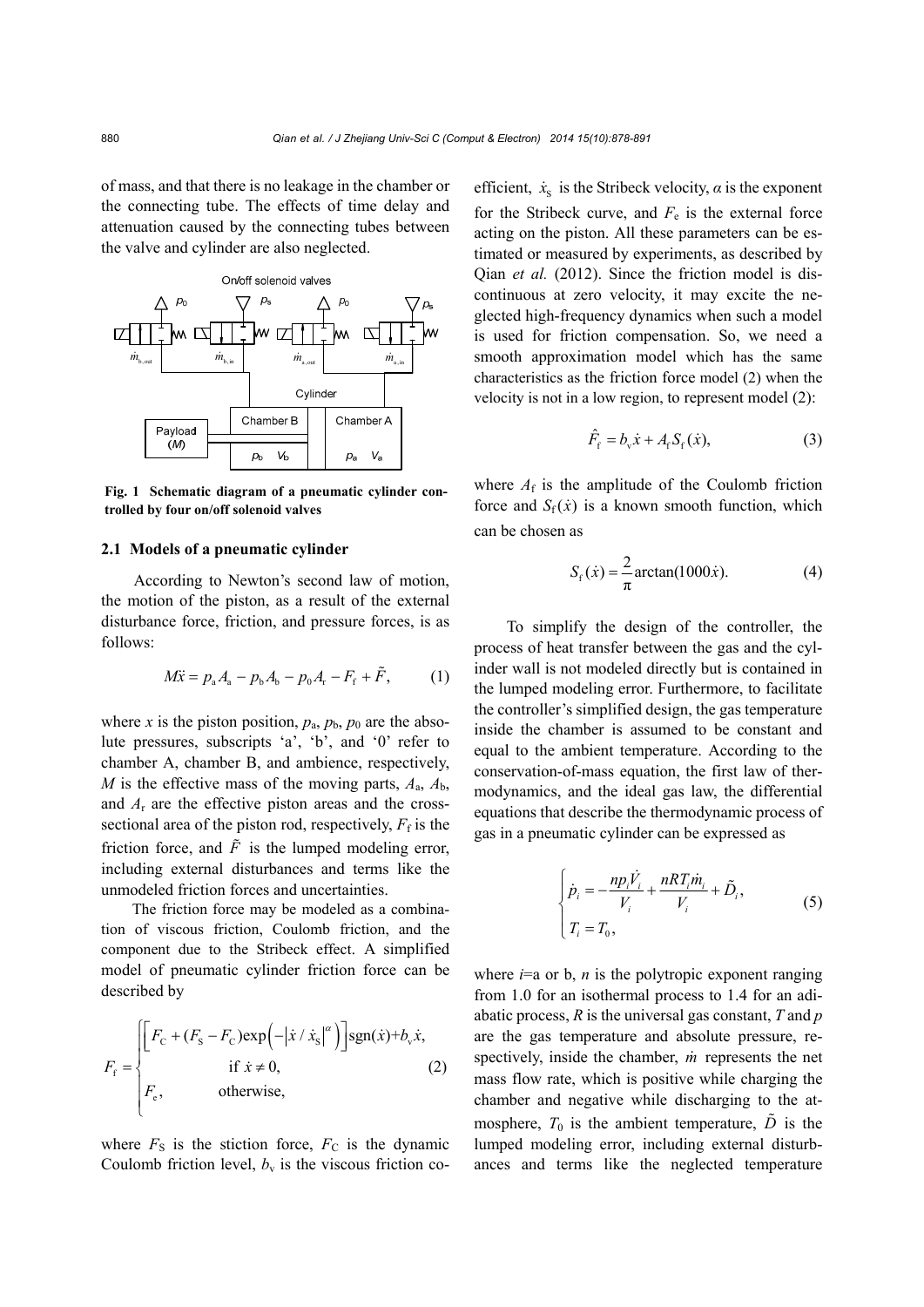dynamics and uncertainties, *V* is the volume of the chamber, and subscripts 'a' and 'b' represent properties of chambers A and B, respectively. Choosing the origin of the displacement sensor at a position approximately 1.5 mm away from the end of the rodless chamber, the volume of the chambers can be expressed as

$$
\begin{cases}\nV_{\rm a} = V_{0\rm a} + A_{\rm a} (0.0015 + x), \\
V_{\rm b} = V_{0\rm b} + A_{\rm b} (0.0485 - x),\n\end{cases} \tag{6}
$$

where  $V_{0a}$  and  $V_{0b}$  represent the dead volumes of the rodless chamber and rod chamber, respectively, at the end of the stroke, including lines and fittings.

## **2.2 Flow-rate model of an on/off solenoid valve**

Due to the use of the on/off solenoid valve with PWM, the flow rate is discontinuous for valves constantly switching between fully open and fully closed. The pressure dynamics of Eq. (5) are governed in part by the mass flow-rate term which, in turn, is influenced by the commanded duty ratio of PWM. The flow-rate characteristic of an on/off solenoid valve is represented by the standard ISO 6358, based on the model of a converging nozzle. The governing equation of the mass flow through the on/off valve port can be expressed as

$$
\dot{m} = \begin{cases}\nC\rho_0 p_u \sqrt{T_0/T_u}, & \frac{p_d}{p_u} \le b, \\
C\rho_0 p_u \sqrt{\frac{T_0}{T_u}} \sqrt{1 - \left(\frac{p_d/p_u - b}{1 - b}\right)^2}, & b < \frac{p_d}{p_u} \le 1,\n\end{cases}
$$
\n(7)

where *C* is the sonic conductance,  $\rho_0$  is the density of air under standard conditions, *b* is the critical pressure ratio,  $p_u$  and  $T_u$  are the upstream absolute pressure and temperature, respectively, and  $p_d$  is the downstream absolute pressure.

## **2.3 System dynamics**

Generally, the system is subject to parametric uncertainties owing to the variation of  $b_v$ ,  $A_f$ ,  $F_l$  and uncertain nonlinearities represented by  $\tilde{F}$ ,  $\tilde{D}_a$ , and  $\tilde{D}_b$  that arise from some model terms due to unknown model errors and disturbances. Here, uncertain nonlinearities may be theoretically segmented into two components, a fast changing part denoted by  $\tilde{F}_0$ ,

 $\tilde{D}_{\text{a0}}$ , and  $\tilde{D}_{\text{b0}}$ , and a constant part denoted by  $F_{\text{n}}, D_{\text{an}}$ , and  $D_{bn}$ . To employ parameter adaptation to reduce parametric uncertainties for an improved performance, the system's dynamic models can be linearly parametrized in terms of a set of unknown parameters. Here, we define the unknown parameter set  $\theta = [\theta_1, \theta_2, \theta_3]$ *θ*3, *θ*4, *θ*5, *θ*6] T as *θ*1=*M*, *θ*2=*F*n, *θ*3=*b*v, *θ*4=*A*f, *θ*5=*D*an, and  $\theta_6 = D_{bn}$ , and define a set of state variables as  $x = [x_1,$  $[x_2, x_3, x_4]^T = [x, \dot{x}, p_a, p_b]^T$ . For simplicity, the following notations are used throughout the paper: ●*i* is used for the *i*th component of the vector ●, the operation '≤' for two vectors is performed in terms of the corresponding elements of the vectors, and the notations  $\hat{\bullet}$  and  $\tilde{\bullet}$  represent the estimate and the estimation error, respectively, of ●. The whole system dynamics can be simply expressed in a state-space form as

$$
\begin{cases}\n\dot{x}_1 = x_2, \\
\theta_1 \dot{x}_2 = (A_a x_3 - A_b x_4 - p_0 A_r) + \theta_2 - \theta_3 x_2 \\
-\theta_4 S_f(x_2) + \tilde{F}_0, \\
\dot{x}_3 = \frac{nR}{V_a} (\dot{m}_{a,in} T_0 - \dot{m}_{a,out} T_a) - \frac{nA_a x_2 x_3}{V_a} + \theta_5 + \tilde{D}_{a0},\n\end{cases}
$$
\n(8)\n
$$
\dot{x}_4 = \frac{nR}{V_b} (\dot{m}_{b,in} T_0 - \dot{m}_{b,out} T_b) + \frac{nA_b x_2 x_4}{V_b} + \theta_6 + \tilde{D}_{b0},
$$

where  $\dot{m}_{a,in}$  and  $\dot{m}_{a,out}$  denote the mass flows entering and leaving the non-rod chamber, respectively. Similarly, for  $\dot{m}_{\text{b.in}}$  and  $\dot{m}_{\text{b,out}}$ , as the parametric uncertainties and modeling errors are both bounded and can be predicted roughly, the following practical assumption is made:

**Assumption 1** The extent of parametric uncertainties and uncertain nonlinearities is known, i.e.,  $\theta \in \Omega_{\theta}$  $= \{\theta: \; \theta_{\min} \leq \theta \leq \theta_{\max}\}, \; \; |\tilde{F}_0(t)| \leq F_{\max}, \; \; |\tilde{D}_{\text{a}}(t)| \leq D_{\max},$  $|\tilde{D}_{b0}(t)| \le D_{bmax}$ , where  $\theta_{min} = [\theta_{1min}, \theta_{2min}, \dots, \theta_{6min}]^T$ is the minimum parameter vector,  $\theta_{\text{max}}=[\theta_{\text{1max}}]$  $\theta_{2\text{max}}, \dots, \theta_{6\text{max}}$ <sup>T</sup> is the maximum parameter vector, and  $F_{\text{max}}$ ,  $D_{\text{a max}}$ , and  $D_{\text{b max}}$  are known scalars.

## **3 Controller design**

The main objective of this section is to synthesize a control input *u* by applying a modified DARC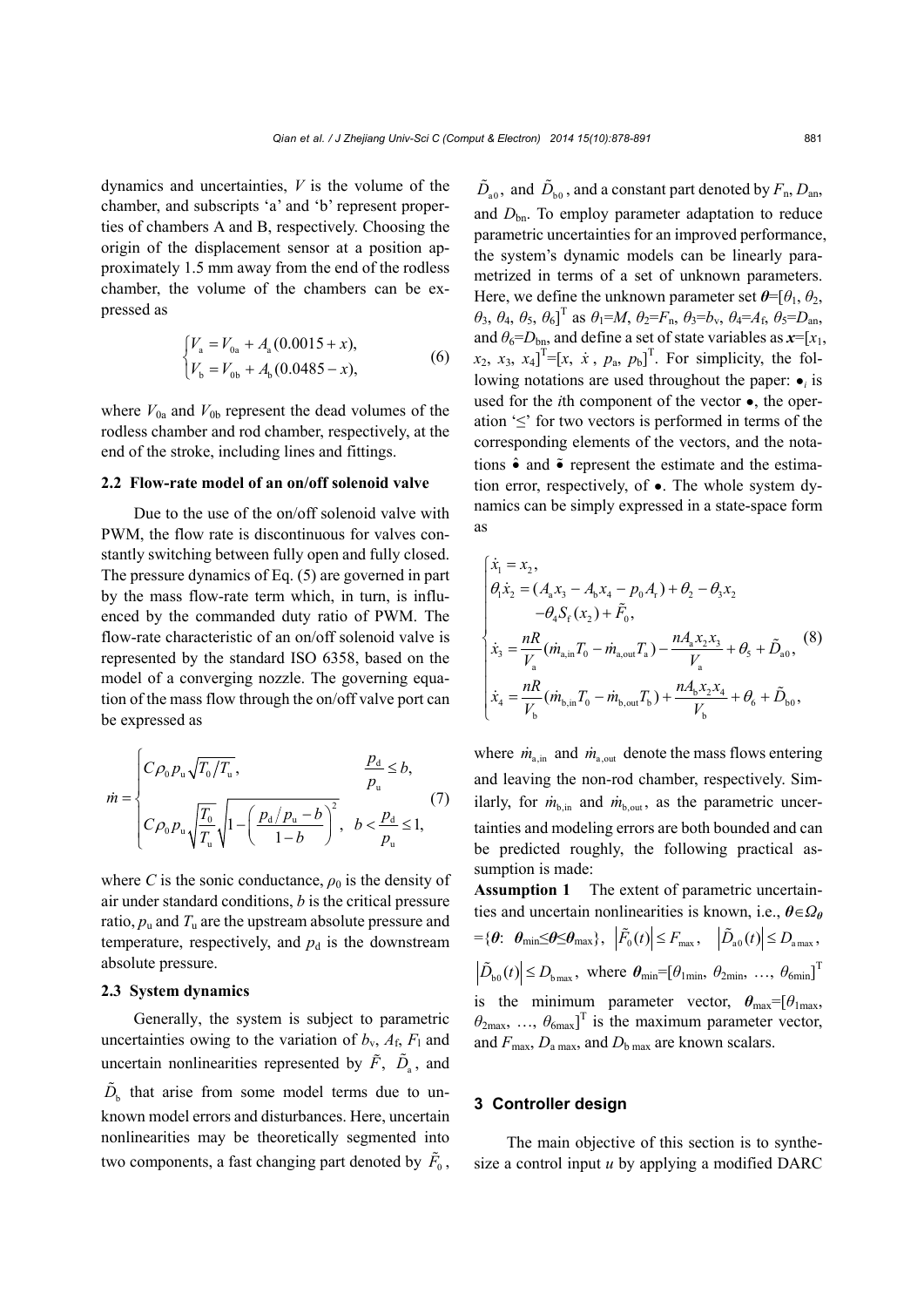to the system, so that  $x_1$  tracks the desired trajectory  $x_{1r}$  with a guaranteed transient and steady-state tracking. First, a rate-limited projection type should be used to perform the adaptation process, as described below.

## **3.1 Rate-limited projection type adaptation law**

To separate completely robust control law design and parameter estimator design, in addition to the use of the projection type parameter adaptation law, it is necessary to preset a limit on the adaptation rate for a controlled estimation process (Yao, 2003). Hence, the parameter estimate  $\hat{\theta}$  can be updated using the following rate-limited projection type adaptation law with a preset adaptation rate limit  $\dot{\theta}_M$ :

$$
\dot{\hat{\theta}} = \operatorname{sat}_{\dot{\theta}_M} \left( \operatorname{Proj}_{\hat{\theta}} (\varGamma \tau) \right), \tag{9}
$$

where sat<sub> $\phi_M$ </sub> ( $\bullet$ ) is a saturation function,  $\tau$  is the estimation function,  $\Gamma$  is a positive definite diagonal adaptation rate matrix, and **Proj**<sub> $\hat{a}$ </sub> $(\Gamma \tau)$  is a simple discontinuous projection mapping defined by  $\mathbf{Proj}_{\hat{\theta}}(\bullet) = [\text{Proj}_{\hat{\theta}_1}(\bullet_1), \cdots, \text{Proj}_{\hat{\theta}_6}(\bullet_6)]^{\text{T}}, \text{where}$ 

$$
\text{Proj}_{\hat{\theta}_i}(\bullet_i) = \begin{cases} 0, & \text{if } \hat{\theta}_i = \hat{\theta}_{i_{\text{max}}} \text{ and } \bullet_i > 0, \\ & \text{or } \hat{\theta}_i = \hat{\theta}_{i_{\text{min}}} \text{ and } \bullet_i < 0, \\ \bullet_i, & \text{otherwise,} \end{cases}
$$
(10)  
 $i=1, 2, ..., 6.$ 

The saturation function mentioned in Eq. (9) is defined as

$$
\text{sat}_{\dot{\theta}_M}(\bullet)_i = \begin{cases} \bullet_i, & |\bullet_i| \leq \dot{\theta}_M, \\ \dot{\theta}_M \text{sgn}(\bullet_i), & |\bullet_i| > \dot{\theta}_M, \end{cases} i = 1, 2, ..., 6. (11)
$$

where  $\dot{\theta}_M$  is the preset adaptation rate limit.

Yao and Tomizuka (1994; 1997) showed that with the above-mentioned adaptation law structure, the parameter estimates always stay within a known bounded region and the parameter adaptation rate is uniformly bounded for any estimation function. According to Yao and Palmer (2002), all the guaranteed properties can be expressed as follows:

$$
\begin{cases}\n\hat{\theta}(t) \in \Omega_{\theta} = \left\{\hat{\theta} : \theta_{\min} \leq \hat{\theta} \leq \theta_{\max}\right\} \quad \forall t, \\
\tilde{\theta}^{\mathrm{T}} \left[\boldsymbol{\varGamma}^{-1} \mathbf{Proj}_{\hat{\theta}}(\boldsymbol{\varGamma} \boldsymbol{\tau}) - \boldsymbol{\tau}\right] \leq 0 \quad \forall \boldsymbol{\tau}, \\
\left|\hat{\theta}(t)\right| \leq \hat{\theta}_{Mi}, \quad i = 1, 2, \cdots, 6 \quad \forall t.\n\end{cases} \tag{12}
$$

Thus, estimator design and robust control law design can be separated completely.

## **3.2 Modified DARC controller design**

To facilitate the design of the control law, a switching schema consisting of three operation modes for the solenoid valve-controlled pneumatic cylinder system (Fig. 1) is defined as follows:

Mode 1:  $u>0$  denotes that chamber A fills and chamber B exhausts.

Mode 2:  $u<0$  denotes that chamber A exhausts and chamber B fills.

Mode  $3: u=0$  denotes that chambers A and B are both closed.

As the system model uncertainties are unmatched, a recursive backstepping design procedure was adopted to synthesize a DARC law.

3.2.1 Step 1

Define a switching-function-like quantity as

$$
e_2 = \dot{e}_1 + k_1 e_1 = x_2 - x_{2\text{eq}}, \quad\nx_{2\text{eq}} \triangleq \dot{x}_{1r} - k_1 e_1,\quad (13)
$$

where  $e_1 = x_1 - x_1$  is the output trajectory tracking error,  $k_1$  is any positive feedback gain, and  $x_{1r}$  is the reference trajectory to be tracked by  $x_1$ . Making  $e_2$  small or converge to zero is equivalent to making  $e_1$  small or converge to zero, since the transfer function  $G(s)$ =  $1/(s+k_1)$  from  $e_2$  to  $e_1$  is stable. Hence, the objective of this design is to make  $e_2$  as small as possible with a guaranteed transient performance.

Differentiating Eq. (13) and combining with the second equation of Eq. (8), the result appears as

$$
\theta_1 \dot{e}_2 = A_a x_3 - A_b x_4 - p_0 A_r + \theta_2 - \theta_3 x_2 - \theta_4 S_r(x_2)
$$
  
-
$$
\theta_1 \dot{x}_{2eq} + \tilde{F}_0.
$$
 (14)

Define a positive semi-definite function

$$
V_2 = \frac{1}{2} \theta_1 r_2 e_2^2, \tag{15}
$$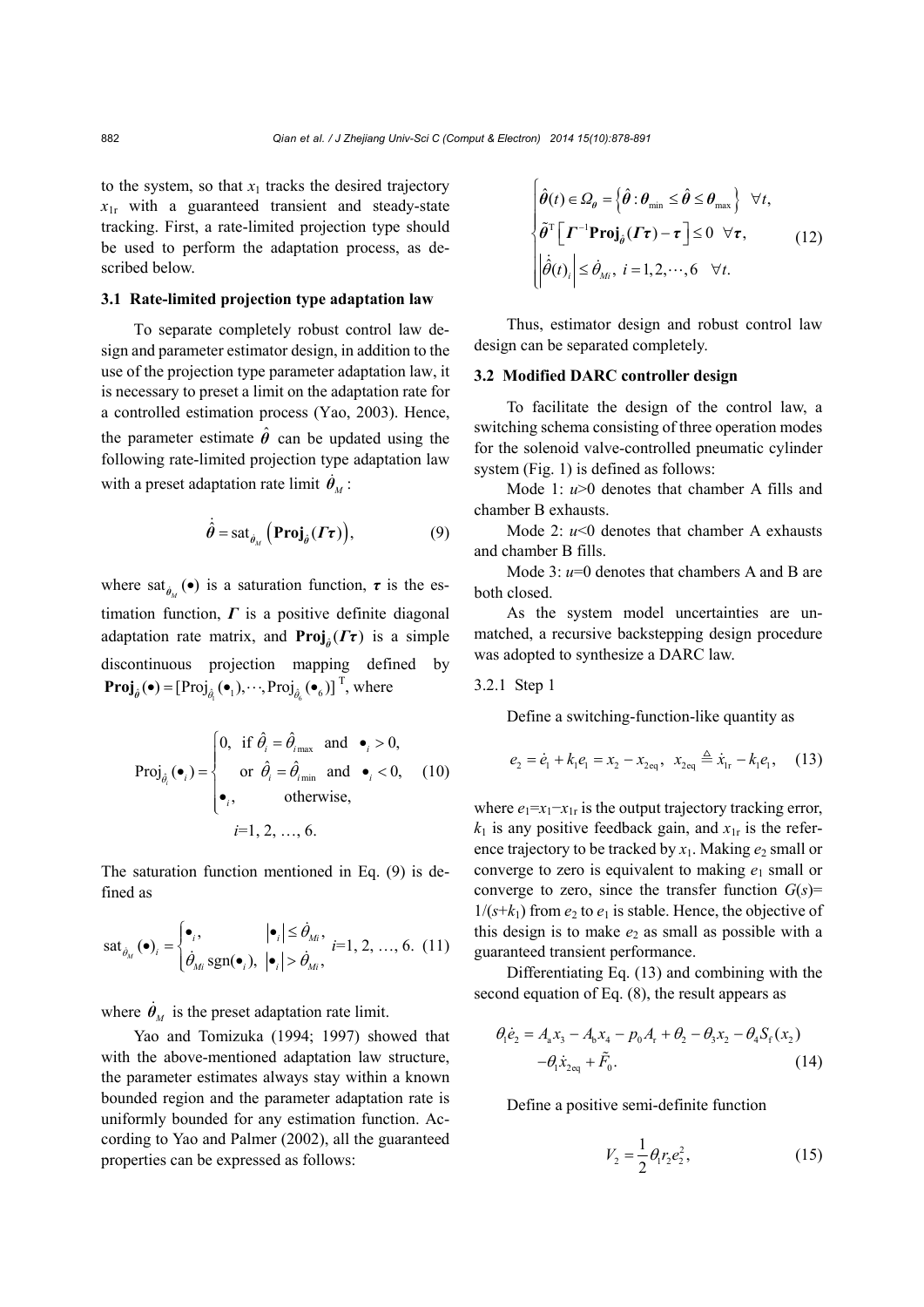where  $r_2$  is a positive weighting factor. Differentiating Eq. (15) and combining with Eq. (14) lead to

$$
\dot{V}_2 = r_2 e_2 (A_a x_3 - A_b x_4 - p_0 A_r + \theta_2 - \theta_3 x_2 - \theta_4 S_f (x_2) -\theta_1 \dot{x}_{2eq} + \tilde{F}_0).
$$
\n(16)

Define the output pressure force as  $F_p = A_a x_3$  $A_bx_4-p_0A_r$ . Construct the desired output pressure force  $F_{\text{pd}}$  for the virtual control input  $F_{\text{p}}$  and give the adaptation function  $\tau_2$  in the form as given in Eq. (17), such that the tracking error converges to zero or a small value with a guaranteed transient performance.

The desired output pressure force  $F_{pd}$  and the adaptation function  $\tau_2$  are given by

$$
\begin{cases}\nF_{\text{pd}} = F_{\text{pda}} + F_{\text{pds}}, \\
F_{\text{pds}} = F_{\text{pdsl}} + F_{\text{pds2}}, \\
F_{\text{pda}} = -\hat{\theta}_2 + \hat{\theta}_3 x_2 + \hat{\theta}_4 S_f (x_2) + \hat{\theta}_1 \dot{x}_{2\text{eq}}, \quad (17) \\
F_{\text{pdsl}} = -k_2 e_2, \quad k_2 > 0, \\
\tau_2 = r_2 \varphi_2 e_2,\n\end{cases}
$$

where function  $F_{\text{pda}}$  is an adaptive control part used to achieve improved model compensation through online parameter adaptation. Function  $F_{\text{pds}}$ , as a robust control law, is composed of two parts,  $F_{\text{pds1}}$ , stabilizing the nominal system term, and  $F_{\text{pds2}}$ , the nonlinear robust feedback term synthesized later.  $\varphi_2$  is a vector given by  $\varphi_2 = [-\dot{x}_{2\text{eq}}, 1, -x_2, -S_f(x_2), 0, 0]^T$ .

Denote the virtual control input discrepancy as  $e_3 = F_p - F_{pd}$ . Substituting Eq. (17) into Eq. (16), then

$$
\dot{V}_2 = r_2 e_2 e_3 - r_2 k_2 e_2^2 + r_2 e_2 (F_{\text{pds2}} - \phi_2^T \tilde{\theta} + \tilde{F}_0), \quad (18)
$$

where the nonlinear robust feedback term  $F_{\text{pds2}}$  is used to attenuate the effects of the last two terms inside the brackets of Eq. (18) for a guaranteed robust performance (Meng *et al.*, 2013b), which must be chosen to satisfy the following constraint conditions:

$$
\begin{cases} e_2 (F_{\text{pds2}} - \boldsymbol{\varphi}_2^{\text{T}} \tilde{\boldsymbol{\theta}} + \tilde{F}_0) \le \varepsilon_2, \\ e_2 F_{\text{pds2}} \le 0, \end{cases} \tag{19}
$$

where  $\varepsilon_2$  is the boundary layer thickness, which can be an arbitrarily small positive value. The second condition of Eq. (19) is to ensure the natural dissipation of  $F_{\text{pds2}}$  without affecting the functionality of the adaptive control part  $F_{\text{pda}}$ .

To meet the above constraint conditions,  $F_{\text{pds2}}$ can be chosen as

$$
F_{\text{pds2}} = -h_2^2(t)e_2/(4\varepsilon_2), \tag{20}
$$

where  $h_2(t)$  can be any known bounding function satisfying

$$
h_2(t) \ge \left\| \boldsymbol{\varphi}_2^{\mathrm{T}} \right\| \left\| \boldsymbol{\theta}_{\mathrm{max}} - \boldsymbol{\theta}_{\mathrm{min}} \right\| + F_{\mathrm{max}}.
$$
 (21)

Substituting the first inequality of Eq. (19) into Eq. (18), we obtain

$$
\dot{V}_2 \le r_2 e_2 e_3 - r_2 k_2 e_2^2 + r_2 \varepsilon_2. \tag{22}
$$

3.2.2 Step 2

In step 1, as seen from inequality  $(22)$ , if  $e_3$  is equal to zero and  $\dot{V}_2$  converges to zero, then  $e_2$  will exponentially converge to the ball zone  ${e_2(\infty)}$ :  $e_2(\infty)$  $\leq \sqrt{\frac{\varepsilon_2}{k_2}}$ . The size of  $e_2$  can be made arbitrarily small by adjusting the controller parameter *ε*2 and the feedback gain  $k_2$ . Certainly, the final tracking errors  $e_1$ and  $e_2$  will both be bounded. Therefore, the goal of step 2 is to synthesize a control function  $Q_{\text{Ld}}$  such that *e*3 may converge to zero or a small value with a guaranteed transient performance.

According to Eqs. (8) and (17), the dynamics of *e*3 are

$$
\dot{e}_{3} = \frac{A_{a}nR(\dot{m}_{a,in}T_{0} - \dot{m}_{a,out}T_{a})}{V_{a}} - \frac{A_{b}nR(\dot{m}_{b,in}T_{0} - \dot{m}_{b,out}T_{b})}{V_{b}}
$$

$$
-\frac{nA_{a}^{2}x_{2}x_{3}}{V_{a}} - \frac{nA_{b}^{2}x_{2}x_{4}}{V_{b}} + A_{a}\theta_{5} - A_{b}\theta_{6} + A_{a}\tilde{D}_{a0}
$$

$$
-A_{b}\tilde{D}_{b0} - \dot{F}_{pd}.
$$
(23)

In the original DARC (Yao and Tomizuka, 1997), the derivative of the intermediate control law consists of two parts: the calculable part and the incalculable part. The calculable part can be used in the control function design, while the incalculable part, on account of various uncertainties, needs to be dealt with by robust feedback later. In this case, the derivative of the desired output pressure force  $\dot{F}_{\text{nd}}$  can be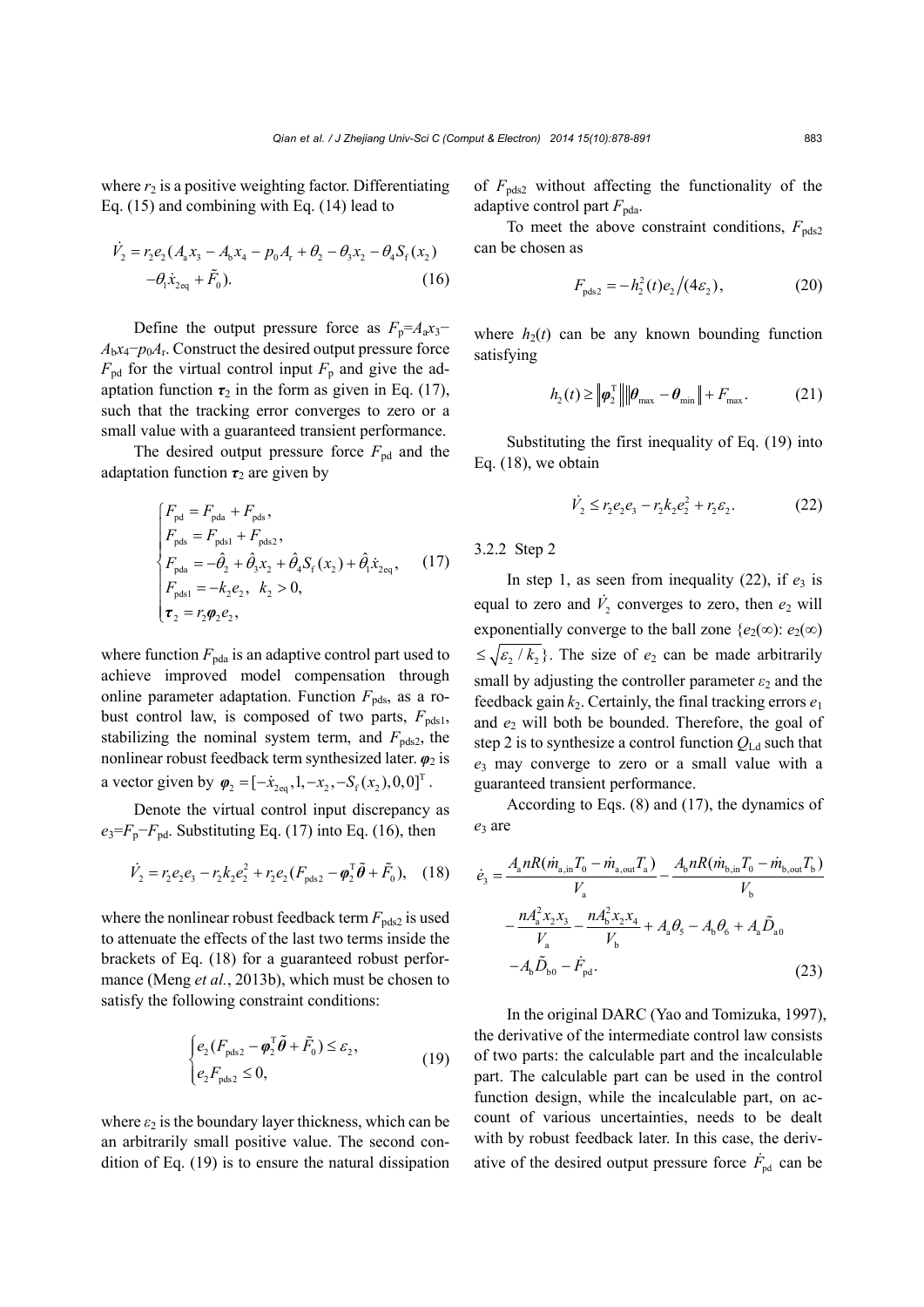subdivided into two parts: the incalculable part pd pdu  $\sim$  2 2 *F*  $\dot{F}_{\text{ndu}} = -\frac{U_{\text{p}}}{2} \tilde{x}$  $\dot{F}_{\text{pdu}} = -\frac{\partial F_{\text{pd}}}{\partial x_2} \dot{\tilde{x}}_2$  and the calculable part  $\dot{F}_{\text{pdc}} =$ pd  $\mathcal{U}$  pd  $\mathcal{U}$  pd  $\mathcal{U}$  pd  $\mathcal{U}$  pd 2  $\sim$  2  $\frac{dF_{\rm pd}}{dx_1}x_2 + \frac{\partial F_{\rm pd}}{\partial x_2}\dot{\hat{x}}_2 + \frac{\partial F_{\rm pd}}{\partial t} + \frac{\partial F_{\rm pd}}{\partial \hat{\boldsymbol{\theta}}}\dot{\hat{\boldsymbol{\theta}}}.$  $x_2 + \frac{d}{dx}x$  $x_1$   $x_2$   $\partial x_2$   $x_3$   $\partial t$  $\partial F_{\rm nd}$   $\partial F_{\rm nd}$   $\partial F_{\rm nd}$   $\partial$  $+\frac{q}{2}$   $\hat{x}$  +  $\frac{q}{2}$  +  $\partial x_1$   $\partial x_2$   $\partial t$   $\partial$ *θ θ*  $\dot{\hat{x}}_1 + \frac{\partial F_{\text{pd}}}{\hat{\rho}} + \frac{\partial F_{\text{pd}}}{\hat{\rho}} \dot{\hat{\theta}}$ . As seen from the equation of the calculable part, the solution procedure of the calculable part  $\dot{F}_{\text{ndc}}$  needs quite a bit of computation time. Moreover, the more parameters that are estimated, the more computation time may be consumed. The Kalman filter is an optimal recursive estimation algorithm equipped with high computational efficiency. To optimize the control algorithm, a Kalman filter is introduced to predict  $\dot{F}_{pd}$  without affecting the effectiveness of the DARC strategy. The detailed solution is presented in the following.

Choose a positive semi-definite function

$$
V_3 = \frac{1}{2} \theta_1 r_2 e_2^2 + \frac{1}{2} r_3 e_3^2, \tag{24}
$$

where  $r_3$  is a positive weighting factor. Differentiating Eq. (24) and combining with Eqs. (18) and (23) yield

$$
\dot{V}_3 = \dot{V}_2 + r_3 e_3 \Big[ Q_{\rm L} - n A_{\rm a}^2 x_2 x_3 / V_{\rm a} - n A_{\rm b}^2 x_2 x_4 / V_{\rm b} \n+ A_{\rm a} \theta_5 - A_{\rm b} \theta_6 + A_{\rm a} \tilde{D}_{\rm a0} - A_{\rm b} \tilde{D}_{\rm b0} - \dot{F}_{\rm pd} \Big], \quad (25)
$$

where the new virtual control input is

$$
Q_{\rm L} = \frac{A_{\rm a} n R (\dot{m}_{\rm a,in} T_0 - \dot{m}_{\rm a,out} T_{\rm a})}{V_{\rm a}} - \frac{A_{\rm b} n R (\dot{m}_{\rm b,in} T_0 - \dot{m}_{\rm b,out} T_{\rm b})}{V_{\rm b}}.
$$

Based on a similar consideration of Eq. (17), the desired air mass flow rate *Q*Ld for the new virtual control input  $Q_L$  is constructed in the following form:

$$
\begin{cases}\nQ_{\text{Ld}} = Q_{\text{Lda}} + Q_{\text{Lds}}, \quad Q_{\text{Lds}} = Q_{\text{Lds1}} + Q_{\text{Lds2}}, \\
Q_{\text{Lda}} = -e_2 r_2 / r_3 + n A_a^2 x_2 x_3 / V_a + n A_b^2 x_2 x_4 / V_b \\
- A_a \hat{\theta}_5 + A_b \hat{\theta}_6 + \dot{F}_{\text{pd}}, \\
Q_{\text{Lds1}} = -k_3 e_3, \\
\tau = \tau_2 + r_3 \varphi_3 e_3,\n\end{cases} (26)
$$

where  $k_3$  is the feedback gain, which is a constant. *Q*Lda is used for adjustable model compensation with

the parameter estimates  $\hat{\theta}_s$  and  $\hat{\theta}_6$  updated via the rate-limited projection type adaptation law. *Q*Lds1 is the proportional feedback of  $e_3$  for stabilizing the nominal system, *Q*Lds2 is used to dominate the model uncertainties, and *φ*3 is a vector given by *φ*3=[0, 0, 0, 0,  $A_{\rm a}$ ,  $-A_{\rm b}$ ]<sup>T</sup>.

Suppose that the discrepancy between *Q*L and *Q*Ld is non-existent, as the inaccuracy of the mass flow rate model described above is lumped into the modeling error. Then, substituting Eq. (26) into Eq. (25) yields

$$
\dot{V}_3 = \dot{V}_2 - r_2 e_2 e_3 - r_3 k_3 e_3^2 + r_3 e_3 (Q_{\text{Lds2}} - \phi_3^T \tilde{\theta} + A_a \tilde{D}_{a0} - A_b \tilde{D}_{b0}).
$$
\n(27)

Similar to Eq. (19), as a nonlinear robust control function, *Q*Lds2 needs to satisfy the following two constraint conditions for dominating all model uncertainties:

$$
\begin{cases} e_3(Q_{\text{Lds2}} - \varphi_3^T \tilde{\theta} + A_a \tilde{D}_{a0} - A_b \tilde{D}_{b0}) \le \varepsilon_3, \\ e_3 Q_{\text{Lds2}} \le 0. \end{cases} (28)
$$

Also, to meet the above constraint conditions, *Q*Lds2 can be given by

$$
Q_{\text{Lds2}} = -h_3^2(t)e_3/(4\varepsilon_3), \tag{29}
$$

where  $h_3(t) \ge ||\boldsymbol{\varphi}_3^{\mathrm{T}}|| ||\boldsymbol{\theta}_{\mathrm{max}} - \boldsymbol{\theta}_{\mathrm{min}}|| + A_a D_{a_{\mathrm{max}}} + A_b D_{b_{\mathrm{max}}}$ .

Substituting the first condition of Eq. (19) and the first condition of Eq. (28) into Eq. (27) gives

$$
\dot{V}_3 \le -r_2 k_2 e_2^2 - r_3 k_3 e_3^2 + r_2 \varepsilon_2 + r_3 \varepsilon_3 \le -KV_3 + \varepsilon, \quad (30)
$$

where  $K = \min\{2k_2/\theta_1, 2k_3\}$  and  $\epsilon = r_2 \epsilon_2 + r_3 \epsilon_3$ . After solving the differential equation (30), we obtain

$$
V_3(t) \le \exp(-Kt)V_3(0) + \varepsilon[1 - \exp(-Kt)] / K.
$$
 (31)

Thus, the error vector  $e=[e_2, e_3]^T$  is bounded above. Therefore,  $e_2$  and  $e_3$  will exponentially converge to some balls whose sizes are dominated by  $r_2$ ,  $r_3$ ,  $\varepsilon_2$ ,  $\varepsilon_3$ . So, output tracking error  $e_1$  will also be ultimately bounded.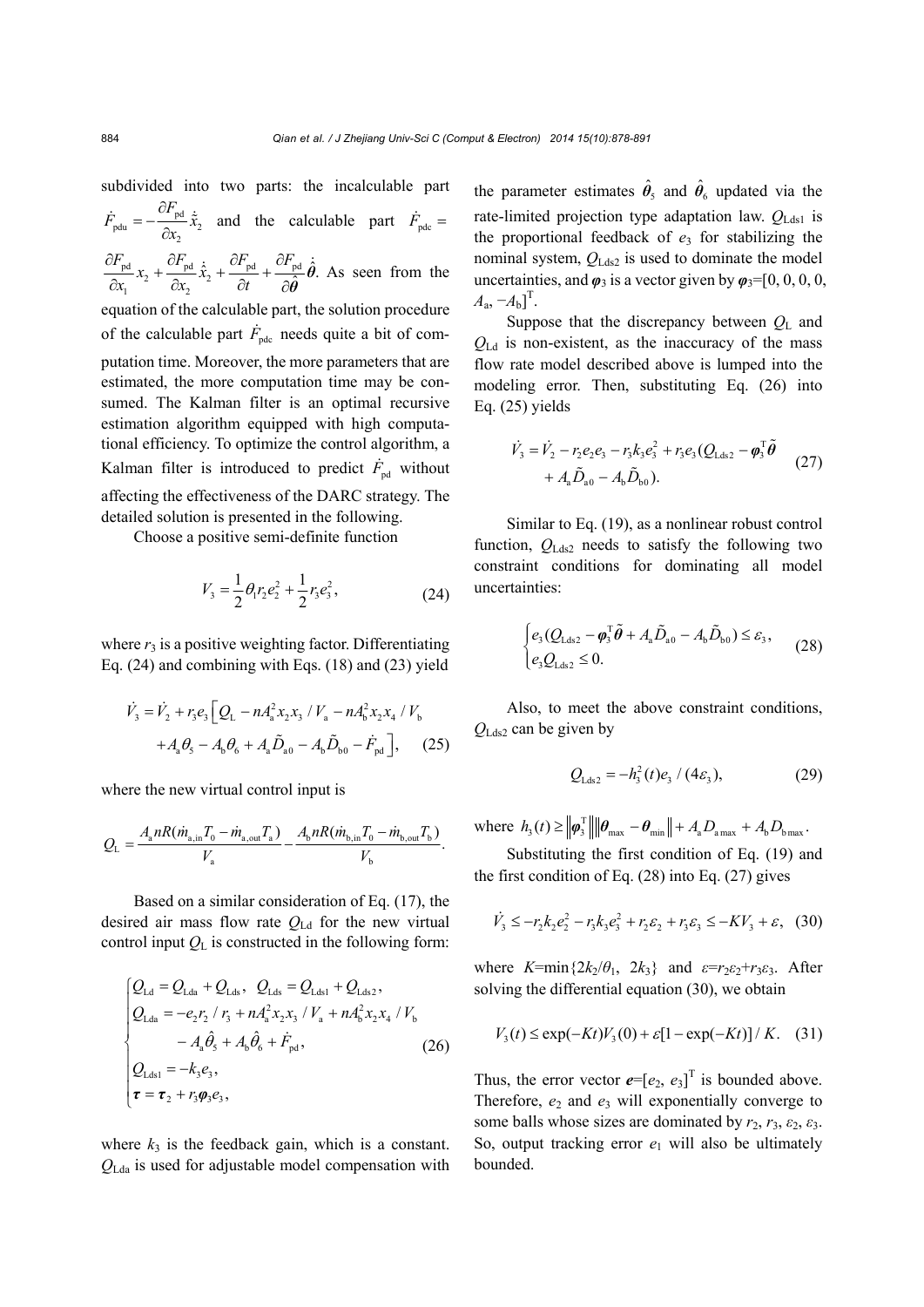#### 3.2.3 Step 3

Since the desired air mass flow rate  $Q_{\text{Ld}}$  has been calculated, the fully open virtual control input can be expressed as follows:

$$
Q_{L,F} = \begin{cases} \frac{A_a nRT_0 \dot{m}_{A,\text{in}}}{V_a} + \frac{A_b nRT_b \dot{m}_{B,\text{out}}}{V_b}, & Q_{Ld} > 0, \\ \frac{A_a nRT_a \dot{m}_{A,\text{out}}}{V_a} + \frac{A_b nRT_0 \dot{m}_{B,\text{in}}}{V_b}, & Q_{Ld} < 0, \end{cases}
$$
(32)

where  $\dot{m}_{A}$ , and  $\dot{m}_{B}$ , are the mass flows of the non-rod chamber and rod chamber, respectively, when the relevant on/off solenoid valve opens fully.

Thus, the duty cycle commands of the on/off solenoid valves can be obtained by

$$
\begin{cases}\nu_{(a,in;b,out)} = 1, \ u_{(a,out;b,in)} = 0, & \text{if } Q_{Ld} > 0, Q_{L,F} = 0, \\
u_{(a,in;b,out)} = sat(Q_{Ld} / Q_{L}), \ u_{(a,out;b,in)} = 0, & \text{if } Q_{Ld} > 0, Q_{L,F} \neq 0, \\
u_{(a,in;b,out)} = 0, \ u_{(a,out;b,in)} = 0, & \text{if } Q_{Ld} = 0, \\
u_{(a,in;b,out)} = 0, \ u_{(a,out;b,in)} = sat(-Q_{Ld} / Q_{L}), & \text{if } Q_{Ld} < 0, Q_{L,F} \neq 0, \\
u_{(a,in;b,out)} = 0, \ u_{(a,out;b,in)} = -1, & \text{if } Q_{Ld} < 0, Q_{L,F} = 0,\n\end{cases}
$$

where  $u_{\bullet}$  denotes the duty cycle of the specific on/off solenoid valve. For example, *u*a,in represents the duty cycle of the on/off solenoid valve responsible for charging the non-rod chamber.

The flow characteristics of on/off solenoid valves with 60-Hz frequency have been determined under different duty cycles (Qian *et al.*, 2014). Thus, the relationship between the PWM signal's duty cycle and control law can be obtained (Fig. 2). In addition, since the four on/off solenoid valves come from the same batch, their flow characteristics are roughly the same (Qian *et al.*, 2014).

**Remark 1** Since the original system has a dimensionality of four, there are 1D internal dynamics. This means that there are infinite possibilities for  $p_a$  and  $p_b$ to synthesize a desired output pressure force  $F<sub>p</sub>$ =  $A_a p_a - A_b p_b - A_r p_0$ . At present, a rigorous proof of the internal dynamics has not been given. However, experimental results (pressures in both chambers are bounded) suggest that the internal dynamics are stable.



**Fig. 2 The relationship between the duty cycle and the control law** 

#### **4 Kalman filter design**

In a motion trajectory tracking system, velocity feedback and acceleration feedback can be introduced into the control loop to improve control performance. Usually, velocity and acceleration are indirectly obtained through the displacement signal from a displacement sensor. Nevertheless, since the measured displacement signal is noisy, directly differentiating this signal causes severe noise amplification. Thus, the objective signal is submerged in the noise. Therefore, direct use of the differential method is inappropriate here.

Conventional digital low-pass filters can be used to obtain relatively smooth velocity and acceleration signals. However, some time delay will inevitably be introduced, possibly bringing instability for a realtime control system. So, a conventional digital lowpass filter is not appropriate.

High performance motion control systems are strict, with real-time capability. An alternative and high computationally efficient solution is to apply a Kalman filter algorithm, which is an optimal recursive estimation algorithm. The Kalman filter is essentially a set of mathematical equations implementing a predictor-corrector type estimator which is optimal in the sense that it minimizes the estimated error covariance when some presumed conditions are met (Welch and Bishop, 2001). Usually, it is employed for online filtering, especially in real-time tracking control systems.

Due to the low mobility of the tracked target signal, the model assumes constant acceleration between sampling times. The canonical discrete state description of the system model can be stated as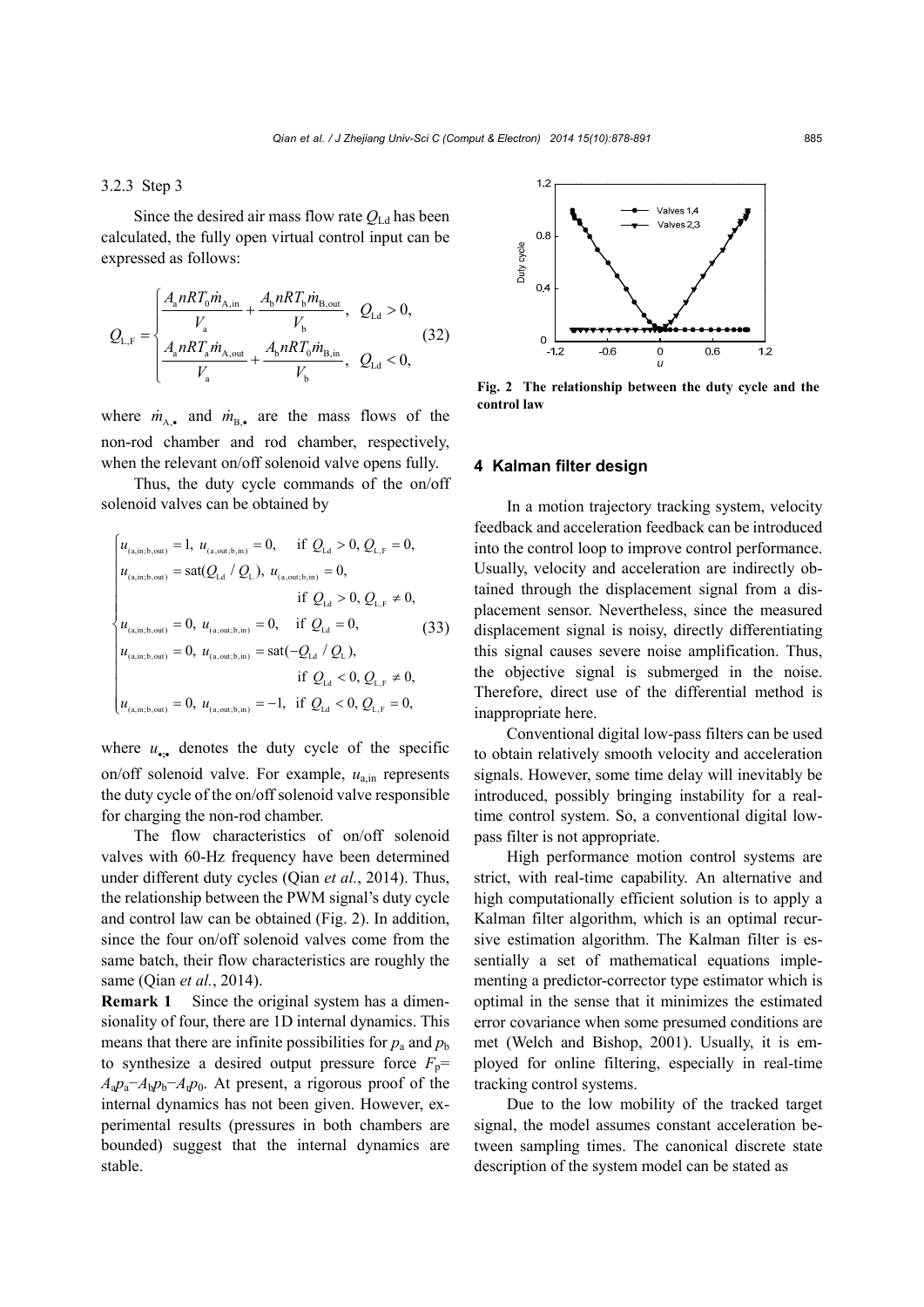$$
\begin{cases} X[k+1] = A_d X[k] + W_d w[k], \\ z[k] = H_d X[k] + v[k], \end{cases}
$$
 (34)

where *z* is the measurement. For motion states,

$$
X[k] = \begin{bmatrix} x[k] \\ v[k] \\ a[k] \end{bmatrix}, A_d = \begin{bmatrix} 1 & T_s & T_s^2 / 2 \\ 0 & 1 & T_s \\ 0 & 0 & 1 \end{bmatrix}, W_d = \begin{bmatrix} T_s^2 / 2 \\ T_s \\ 1 \end{bmatrix},
$$

$$
H_d = [1 \ 0 \ 0];
$$

with respect to the derivative of the intermediate control law (the desired output pressure force),

$$
X[k] = \begin{bmatrix} F_{\text{pd}}[k] \\ \dot{F}_{\text{pd}}[k] \end{bmatrix}, A_d = \begin{bmatrix} 1 & T_s \\ 0 & 1 \end{bmatrix}, W_d = \begin{bmatrix} T_s^2 / 2 \\ T_s \end{bmatrix}, H_d = \begin{bmatrix} 1 & 0 \end{bmatrix}.
$$

The random variables *w* and *v* represent the process and measurement noises, respectively. Both are white noises whose covariances *Q* and *R* can be chosen empirically.

The Kalman filter estimates a process using a form of feedback control; i.e., the filter estimates the process state at some time and then obtains feedback in the form of (noisy) measurements. As such, the complete set of the corresponding discrete Kalman filter formulation consists of time update equations and measurement update equations. The time update equations are responsible for projecting forward (in time) the current state and error covariance estimates to obtain the a priori estimates for the next time step. The measurement update equations are responsible for the feedback, i.e., for incorporating a new measurement into the a priori estimate to obtain an improved a posteriori estimate (Welch and Bishop, 2001). The time update equations are also called prediction equations, shown as

$$
\begin{cases} \hat{\mathbf{x}}(k|k-1) = A_d \hat{\mathbf{x}}(k-1), \\ P(k|k-1) = A_d P(k-1) A_d^{\mathrm{T}} + W_d Q W_d^{\mathrm{T}}, \end{cases}
$$
(35)

where *P* represents the error covariance matrices. The measurement update equations, also known as the corrector equations, are given by

$$
\begin{cases}\nK(k) = P(k | k - 1)H_d^{\mathrm{T}}[H_d P(k | k - 1)H_d^{\mathrm{T}} + R_d]^{\mathrm{T}},\n\hat{x}(k) = \hat{x}(k | k - 1) + K(k)[z(k) - H_d A_d \hat{x}(k - 1)],\nP(k) = [I - K(k)H_d]P(k | k - 1)[I - K(k)H_d]^{\mathrm{T}} (36)\n+ K(k)R_d K^{\mathrm{T}}(k),\n\end{cases}
$$

where **K** denotes the Kalman gain matrices,  $R_d = R$ .

#### **5 Implementation and results**

#### **5.1 Experimental apparatus**

To evaluate the performance of the proposed modified DARC, an experimental apparatus was set up. A schematic diagram of the solenoid valvecontrolled pneumatic cylinder system is given in Fig. 3. The actuator pneumatic cylinder (FESTO AND-100-50-A-P-A-S11) was controlled by on/off valves (FESTO MHE3-MS1H-3/2G-1/8-K, configured as a two-way valve). Pressures in the tank and both chambers were measured by three pressure sensors (Huba 511.930003741). The position data of the piston movement were obtained by a resistance type linear position sensor (NOVOTECHNIK LWH75). Velocity and acceleration were both estimated by the Kalman filter as described in the previous section. The data acquire card (NI PCI-6251) acquired all the signals of the above-mentioned sensors. A circuit board with a four-channel PWM drive circuit was developed for the synchronous updates of four duty cycles. Here, the frequency of PWM waves was set to 60 Hz. The control algorithm was realized by computer and the sampling period was 4 ms. The main model parameters of the system were: *A*a= 7.854×10<sup>-3</sup> m<sup>2</sup>, *A*<sub>b</sub>=7.54×10<sup>-3</sup> m<sup>2</sup>, *b*<sub>v</sub>=3500 N⋅s/m,  $V_{0a}$ =5.036×10<sup>-5</sup> m<sup>3</sup>,  $V_{0b}$ =2.916×10<sup>-5</sup> m<sup>3</sup>, C=8.373× 10<sup>−</sup><sup>9</sup> m 3 /(s·Pa), *b*=0.18561, *L*=0.05 m, *n*=1.2, *R*=287 N·m/(kg·K),  $T_s$ =283.15 K,  $p_s$ =6×10<sup>5</sup> Pa, and  $p_0$ =  $1.01325 \times 10^5$  Pa. The nominal values of the system model's uncertain parameters were set as  $\theta_1 = 0.9389$ kg,  $\theta_2=0$  N,  $\theta_3=3500$  N·s/m,  $\theta_4=100$  N,  $\theta_5=0$  Pa/s,  $\theta_6$ =0 Pa/s. The bounds of the uncertain parameters were selected as  $\theta_{\text{min}}$ =[0.5, -10, 2000, -50, -20,  $-20$ <sup>T</sup> and  $\theta_{\text{max}}$ =[5, 10, 5000, 200, 20, 20]<sup>T</sup>. For online updating of the uncertain parameters, the diagonal adaptation rate matrix was chosen as *Γ*=diag(0.2, 300, 2000, 500, 100, 100) and the preset adaptation rate limit was set as  $\dot{\theta}_M = [50, 500, 2000, 100, 50, 50]^T$ .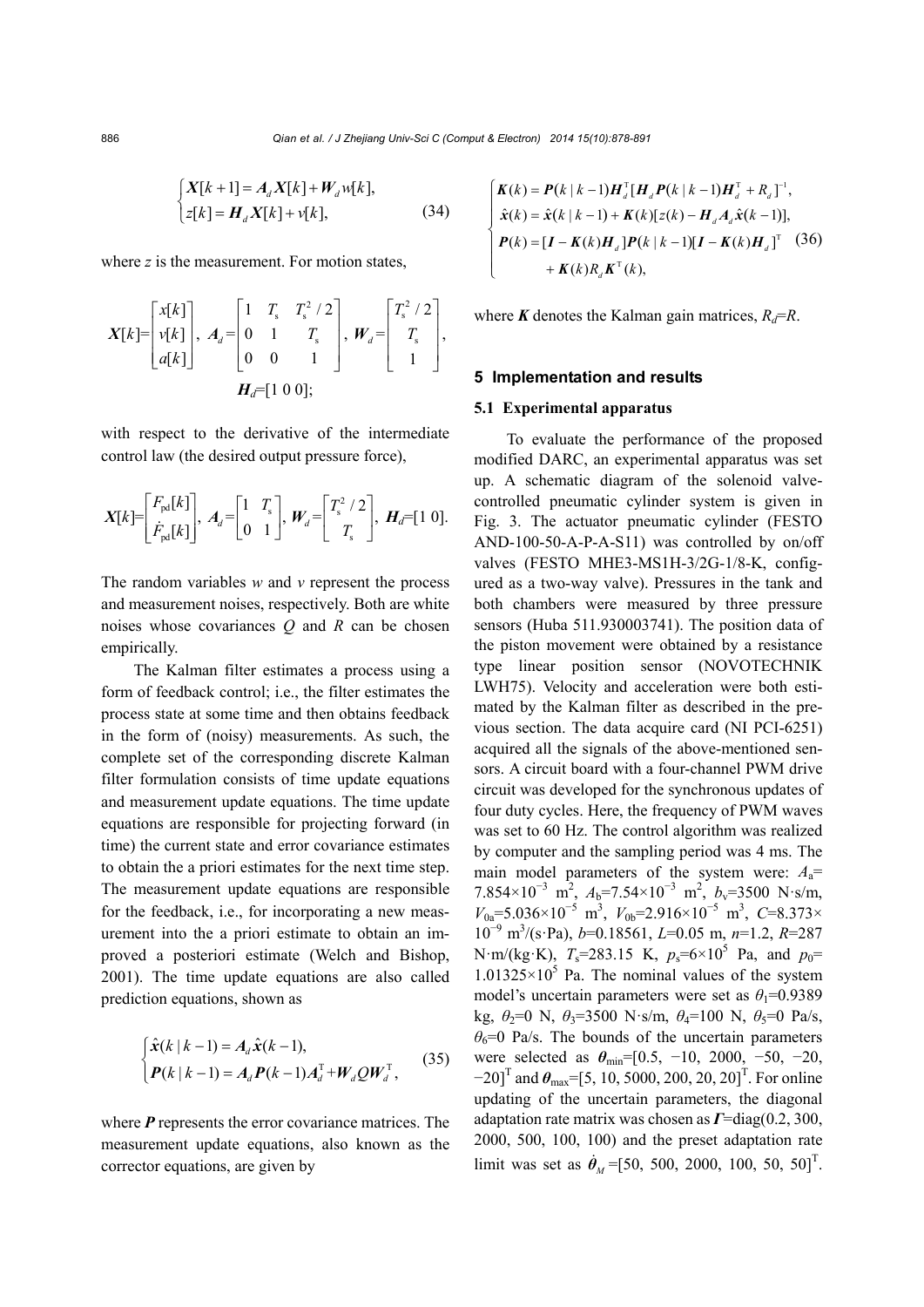The proposed modified controller parameters for the experimental implementation after trial-and-error were *k*1=65, *k*2=6700, *k*3=50, *h*2=10, *h*3=100, *ε*2=0.05,  $\varepsilon_3$ =250. The weighting factors  $r_2$  and  $r_3$  were set as 1 and 0.1, respectively. In addition, the covariances *Q* and *R* of the random variables *w* and *v*, respectively, in the above Kalman filter were *Q*=3100 and *R*=0.0001.



**Fig. 3 Schematic diagram of the experimental apparatus**

To evaluate the trajectory tracking performance, the following two performance indices were used:

1.  $E_p = \max_{\text{last }3T} \{e_1\}$ , the absolute value of the peak tracking error during the last three periods, was used as an index evaluating the final tracking performance.

2. 
$$
E_{\text{rms}} = \sqrt{\frac{1}{3T} \int_{T_{\text{e}}-3T}^{T_{\text{e}}} e_1^2 dt}
$$
, the root-mean-square

value of the tracking error during the last three periods, was used as an index evaluating the average tracking performance, where  $T$  and  $T_e$  represent the reference trajectory signal period and the entire tracking time, respectively.

## **5.2 Sinusoidal trajectory tracking**

To verify the tracking performance of the proposed controller in the solenoid valve-controlled pneumatic cylinder system, a set of experiments tracking sinusoidal trajectories was first conducted. Figs. 4 and 5 show experimental results from adopting the proposed modified DARC for tracking sinusoidal trajectories with an amplitude of 17.5 mm and frequencies of 0.5 and 0.75 Hz, respectively. Table 1 shows the detailed results of tracking reference trajectories with the modified DARC in terms of performance indices. The final tracking peak error was

about 0.43 mm or 2.4% of the input signal amplitude, and the average tracking error was 0.19 mm (Fig. 4). These values are relatively small compared with those in most other studies, especially for a system controlled with solenoid on/off valves. However, due to the existence of friction and low stiffness in the initial stage, there are some considerable errors at the beginning. During the whole operating process, the control pressures of both chambers were bounded (Fig. 6), which suggests the internal dynamics were stable. Fig. 7 shows the online parameter estimates of the entire 0.5 Hz sinusoidal trajectory tracking process with the modified DARC. Apparently, the estimates of parameters were all convergent and can stay around some constant values. Since the reference trajectory does not always satisfy the persistent exciting (PE) condition, the parameter estimates may converge slowly when the reference trajectory velocity is close to zero. The control input of the proposed modified DARC for tracking the 0.75 Hz sinusoidal trajectory is presented in Fig. 8. Compared with the



**Fig. 4 Tracking results of the modified DARC for a 0.5 Hz sinusoidal trajectory** 



**Fig. 5 Tracking results of the modified DARC for a 0.75 Hz sinusoidal trajectory** 

**Table 1 Experimental results for the modified DARC in terms of performance indices** 

| $M$ (kg) | Trajectory (mm)      | $E_{\rm p}$ (mm) | $E_{\rm rms}$ (mm) |
|----------|----------------------|------------------|--------------------|
| 1.05     | $17.5\sin(\pi t)$    | 0.42             | 0.19               |
| 1.05     | $17.5\sin(1.5\pi t)$ | 0.53             | 0.23               |
| 2.18     | $17.5\sin(\pi t)$    | 0.45             | 0.20               |
| 1.05     | Smooth square        | 0.38             | 0.16               |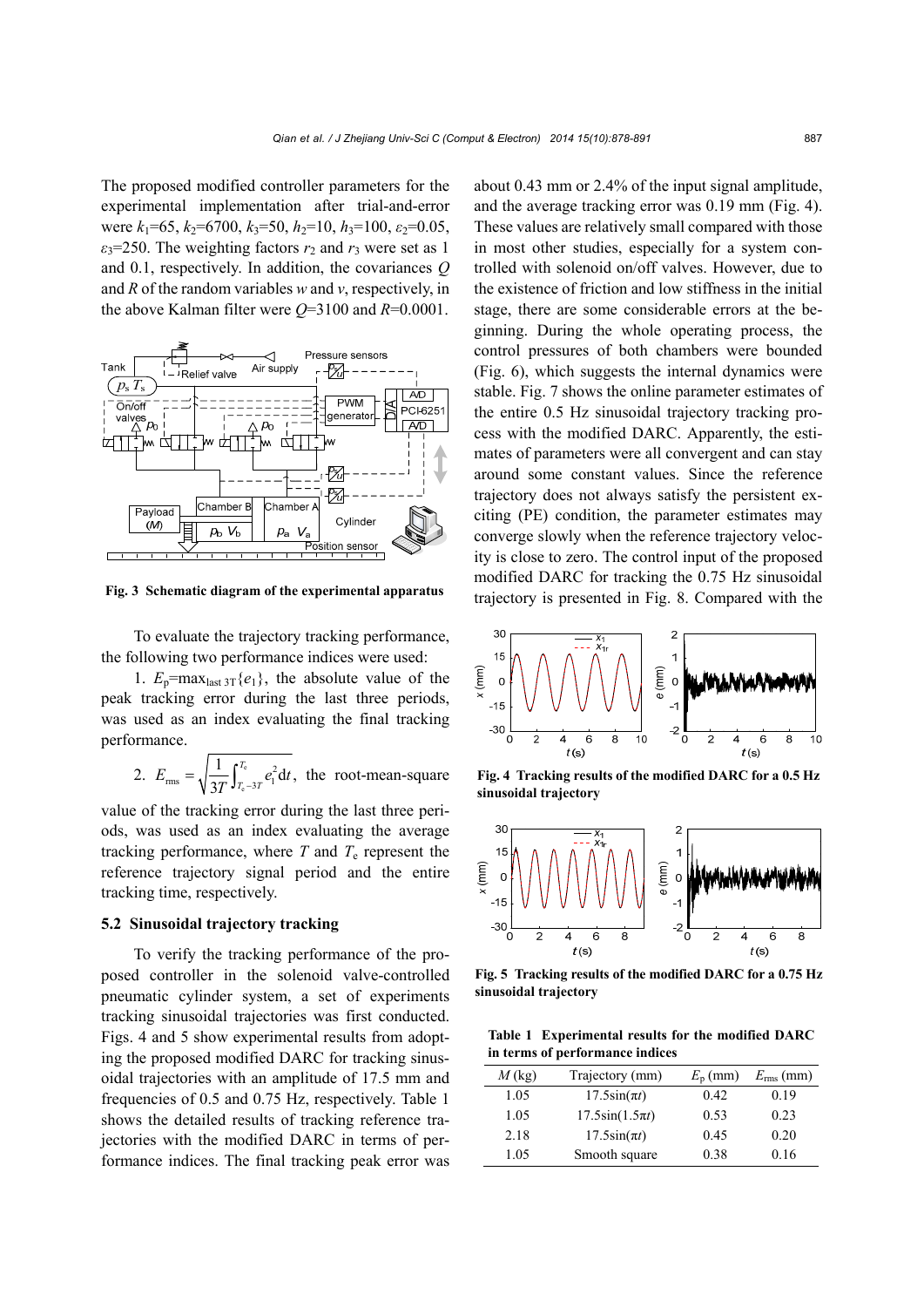

**Fig. 6 Chamber pressures for tracking a 0.5 Hz sinusoidal trajectory with the modified DARC** 



**Fig. 7 Parameter estimation for a 0.5 Hz sinusoidal trajectory with the modified DARC** 



**Fig. 8 Control input for a 0.75 Hz sinusoidal trajectory with the modified DARC** 

results of Carneiro and de Almeida (2012), the control signal input chattering was within the acceptable range, especially as we were using solenoid on/off valves.

For comparison with the modified DARC, the original DARC without any retuning of the parameters was employed to track the same reference trajectory as in Fig. 5. The experimental results were presented in Figs. 9 and 10, and the tracking errors in terms of performance indices were 0.52 and 0.23 mm, respectively. Whether considering the final tracking performance or the average tracking performance, the modified DARC was no less favorable compared with the original DARC. The boundedness of both chamber pressures (Fig. 10) once again suggests that the internal dynamics were stable.



**Fig. 9 Tracking results of DARC for a 0.75 Hz sinusoidal trajectory** 



**Fig. 10 Chamber pressures for tracking a 0.75 Hz sinusoidal trajectory with the DARC** 

In addition, a set of experiments was performed in which the derivative of the intermediate control law  $\dot{F}_{od}$  was obtained from direct differentiation of the desired output pressure force. Fig. 11 shows the corresponding experimental results for tracking the same reference trajectory as in Fig. 4. Clearly, since directly differentiating the intermediate control law resulted in quite noisy data under the same conditions, the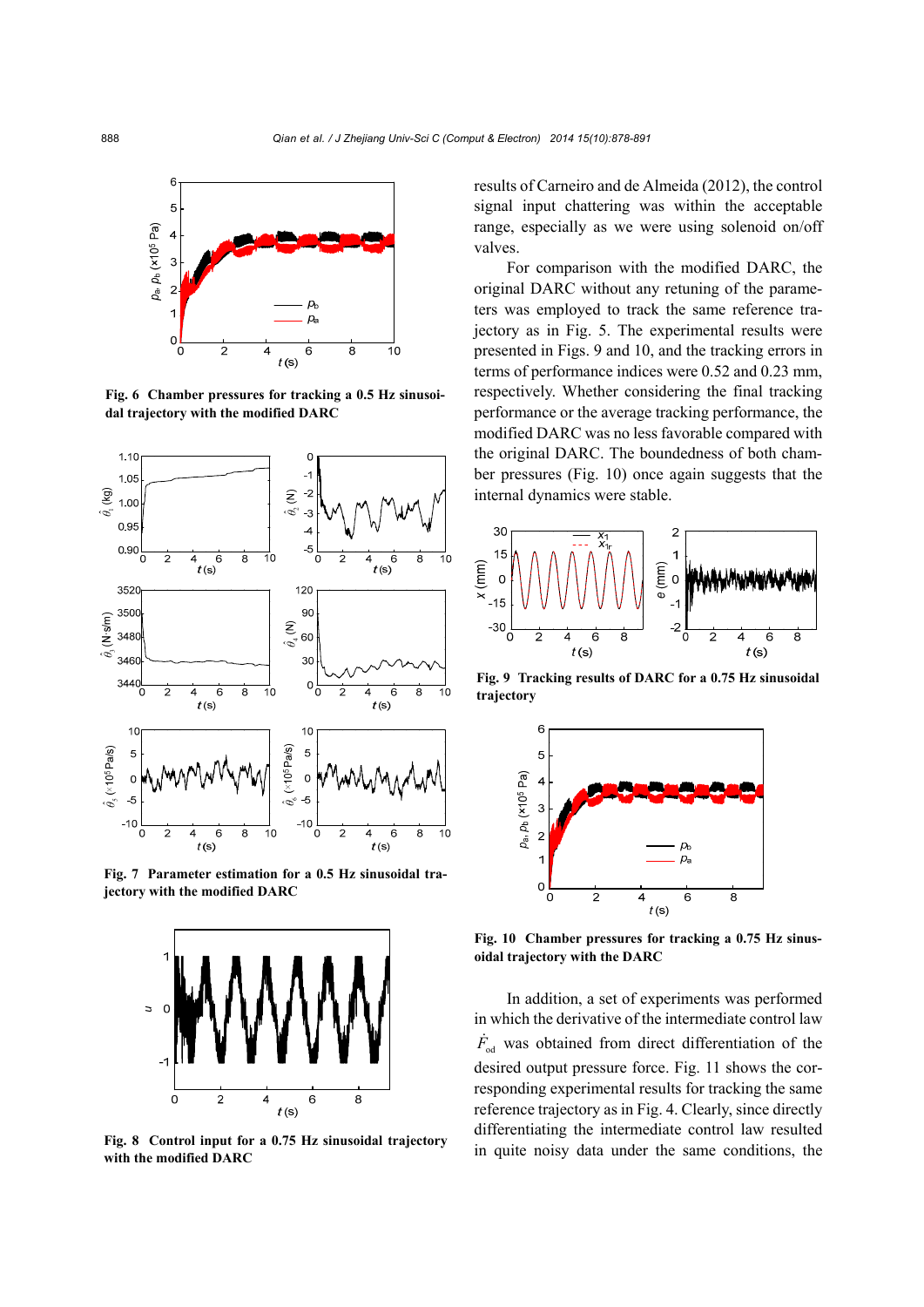system appeared to be subject to quite severe chattering. In comparison with Fig. 11, Fig. 4 illustrates that the proposed modified DARC is effective.



**Fig. 11 Tracking results of the DARC (direct differentiation of the intermediate control law) for a 0.5 Hz sinusoidal trajectory** 

#### **5.3 Smooth square tracking**

To test the proposed controller's positioning performance, an experiment involving tracking a smooth square instead of a square wave (Fig. 12) was performed. Since the reference trajectory was not persistently exciting, a constraint that the parameters were updated only when the velocity of the desired trajectory was over 0.001 m/s was set. The final tracking error was  $E_p = 0.38$  mm, and the average tracking error  $E_{\text{rms}}$ =0.16 mm (Fig. 13). The process of parameter estimation is shown in Fig. 14.



**Fig. 13 Tracking error of the modified DARC for a 0.5 Hz**



**Fig. 14 Parameter estimation for a 0.5 Hz smooth square trajectory with the modified DARC** 

#### **5.4 Robustness tests**

To test the robustness of the proposed controller when faced with payload changes or a sudden disturbance, related experiments were conducted without any controller retuning. The tracking error of a 0.5 Hz sinusoidal trajectory with an additional 1.136 kg load is shown in Fig. 15 and the experimental results in terms of performance indices are shown in Table 1. Owing to the use of online parameter adaptation (Fig. 16), the proposed controller can cope well with payload changes. Fig. 17 shows the experimental results of tracking a 0.5 Hz sinusoidal trajectory with a sudden disturbance. A sudden disturbing force (about 30 N) was added to the moving parts at  $t=7.6$  s, enhanced (up to 80 N) at  $t=9.8$  s, and completely removed at *t*=11.9 s. Apparently, the



**Fig. 15 Tracking results of the modified DARC for a 0.5 Hz**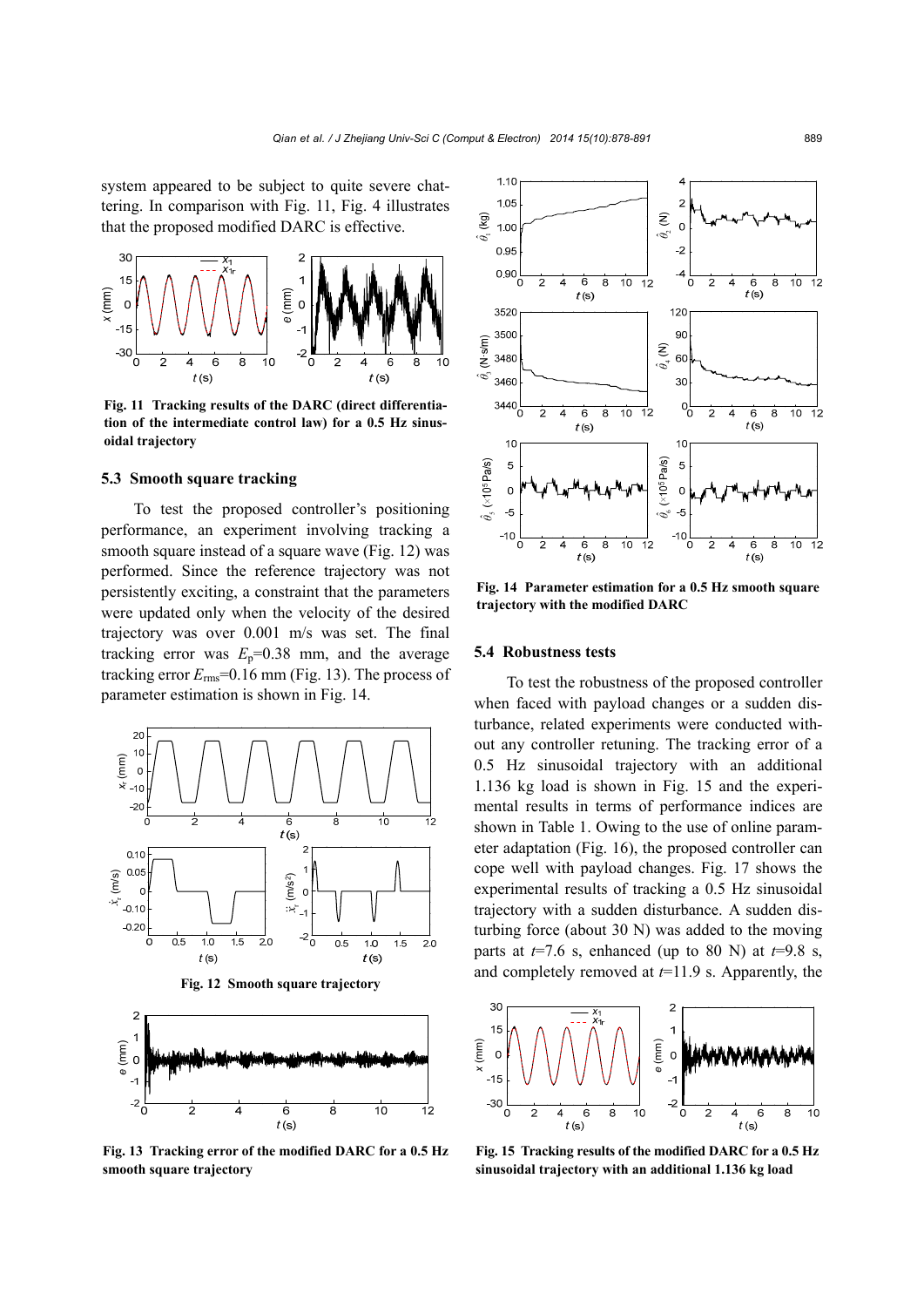sudden disturbance had no effect on the tracking performance, except for the transient spikes when the disturbing force changed abruptly. This shows that the proposed controller is robust to sudden disturbances.



**Fig. 16 Parameter estimation of the modified DARC for a 0.5 Hz sinusoidal trajectory with an additional 1.136 kg load** 



**Fig. 17 Tracking error of the modified DARC for a 0.5 Hz sinusoidal trajectory with a disturbance**

# **6 Conclusions**

A modified DARC controller was developed for achieving high-precision motion trajectory tracking control of a pneumatic cylinder driven by four costless on/off solenoid valves with PWM. The controller presented consists of two main parts: a gradient type online adaptation for obtaining accurate estimates of unknown model parameters, and a robust control law for weakening the effects of unmodeled dynamics,

disturbances, and parameter estimation errors. Kalman filters are employed to predict not only the derivative of the intermediate control law, but also velocity and acceleration. Thus, the process of solving the calculable part from the derivative of the intermediate control law in the original DARC strategy can be removed and the control algorithm can be simplified. Because of unmatched model uncertainties, recursive backstepping technology is applied. By using discontinuous projection mapping, the parameter adaptation law and the robust control law can be synthesized simultaneously. Experimental results illustrate the effectiveness of the proposed controller.

#### **References**

- Ahn, K., Yokota, S., 2005. Intelligent switching control of pneumatic actuator using on/off solenoid valves. *Mechatronics*, **15**(6):683-702. [doi:10.1016/j.mechatronics.2005. 01.001]
- Aziz, S., Bone, G.M., 1998. Automatic tuning of an accurate position controller for pneumatic actuators. Proc. IEEE/RSJ Int. Conf. on Intelligent Robots and Systems, p.1782-1788. [doi:10.1109/IROS.1998.724855]
- Barth, E.J., Goldfarb, M., 2002. A control design method for switching systems with application to pneumatic servo systems. ASME Int. Mechanical Engineering Congress and Exposition, p.463-469. [doi:10.1115/IMECE2002- 33424]
- Barth, E.J., Zhang, J., Goldfarb, M., 2002. Sliding mode approach to PWM-controlled pneumatic systems. Proc. American Control Conf., **3**:2362-2367. [doi:10.1109/ ACC.2002.1023995]
- Brun, X., Belgharbi, M., Sesmat, S., *et al.*, 1999. Control of an electropneumatic actuator: comparison between some linear and non-linear control laws. *Proc. Inst. Mech. Eng. Part I: J. Syst. Contr. Eng.*, **213**(5):387-406. [doi:10. 1243/0959651991540232]
- Carneiro, J.F., de Almeida, F.G., 2012. A high-accuracy trajectory following controller for pneumatic devices. *Int. J. Adv. Manuf. Technol.*, **61**(1-4):253-267. [doi:10.1007/ s00170-011-3695-6]
- Chen, H.M., Chen, Z.Y., Chung, M.C., 2009. Implementation of an integral sliding mode controller for a pneumatic cylinder position servo control system. 4th Int. Conf. on Innovative Computing, Information and Control, p.552- 555. [doi:10.1109/ICICIC.2009.240]
- Girin, A., Plestan, F., Brun, X., *et al.*, 2009. High-order slidingmode controllers of an electropneumatic actuator: application to an aeronautic benchmark. *IEEE Trans. Contr. Syst. Technol.*, **17**(3):633-645. [doi:10.1109/TCST.2008. 2002950]
- Hodgson, S., Le, M.Q., Tavakoli, M., *et al.*, 2012. Improved tracking and switching performance of an electropneumatic positioning system. *Mechatronics*, **22**(1):1-12.